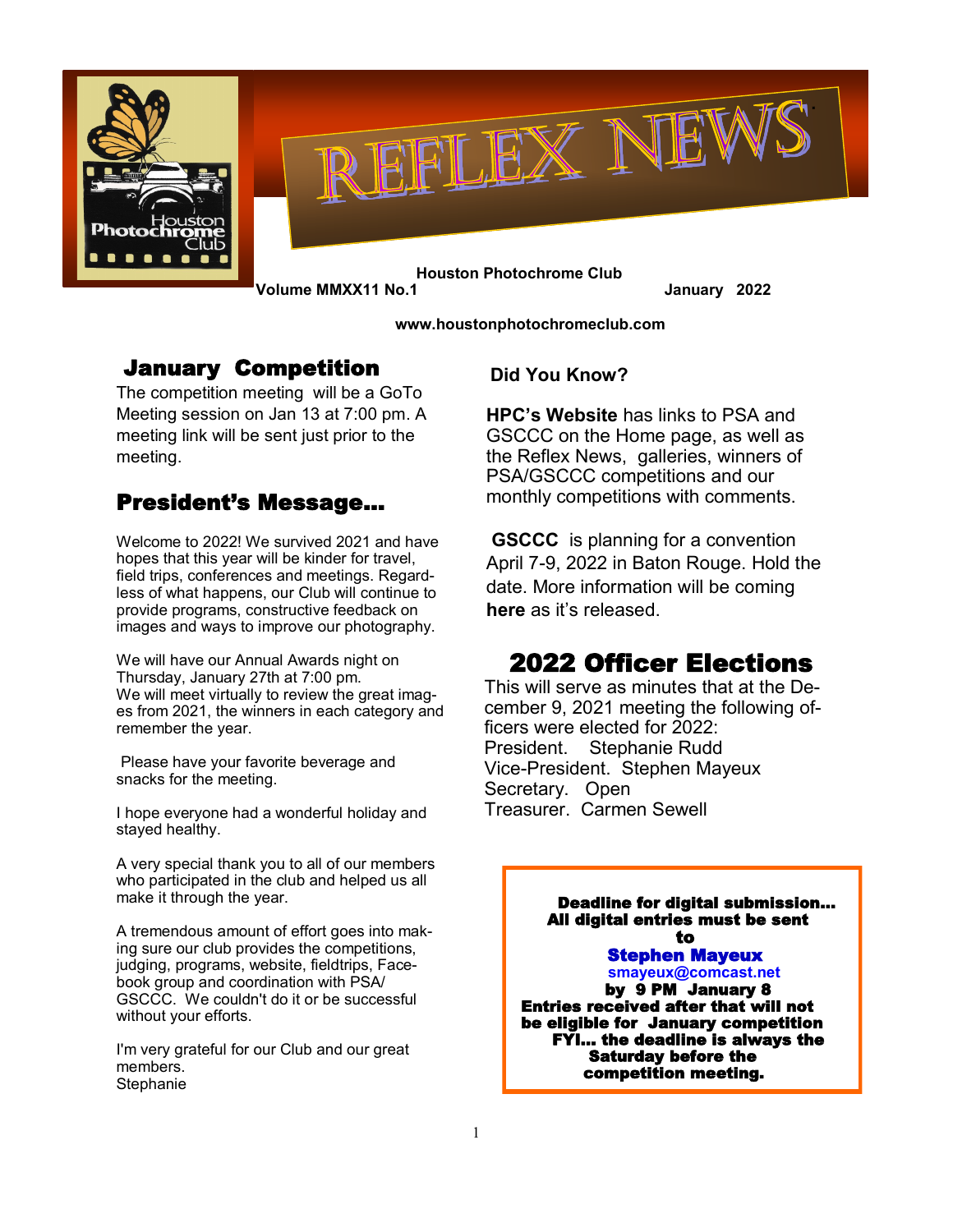# Inter Club Competition

The PSA Nature competition for November was judged by the Reno Photo Club. The PSA Nature competition results for Houston Photochrome Club were:

| Scott Meyer 14                         |                       |
|----------------------------------------|-----------------------|
|                                        |                       |
| Hi, There, Can We Be Friends           |                       |
| Julie Cheng 12                         |                       |
| <b>Hanging in There</b> Janet Chung 12 |                       |
| <b>Hummingbird in the Bottle Brush</b> |                       |
| F. Joe Schmitt                         | 9                     |
| Jane Ashley 8                          |                       |
| Philip Tan 7                           |                       |
|                                        |                       |
|                                        | <b>Award of Merit</b> |

The PSA projected image division competition was judged by the Forest Grove Camera Club in Oregon. Our entries and scores for Nov. were:

| <b>Gerber Daisy</b>     | Stephen Mayeux 12      |  |
|-------------------------|------------------------|--|
| <b>Orange Tulips</b>    | <b>Carmen Sewell 9</b> |  |
| <b>Misty Hallway</b>    | Richard Lemmon 9       |  |
| <b>MMM S/mores</b>      | Donnie Walton 9        |  |
| <b>Prayerful Moment</b> | Scott Meyer 9          |  |
| <b>Sleepy</b>           | Janet Chung 9          |  |

Congratulations to Scott for his winning image.

#### **Option for Competition without Scores**

Some members have requested that their monthly competition entries not be scored but still receive the judges' comments. That is a personal decision that must be made by each member.

If you wish to do this for 2022, please notify Jane Ashley by January 8 and she will have judges prepare comments as usual but eliminate the score before competition results are presented.

**Note:** This election will apply to the entire year. Consideration of how this affects the grouping for end of year judging will be determined later.

Of course, not having scores will also eliminate the member from consideration of Photographer of the Year.

If you have any questions, please let Jane Ashley know.



Head of the Herd by Scott Meyer PSA Nature Award of Merit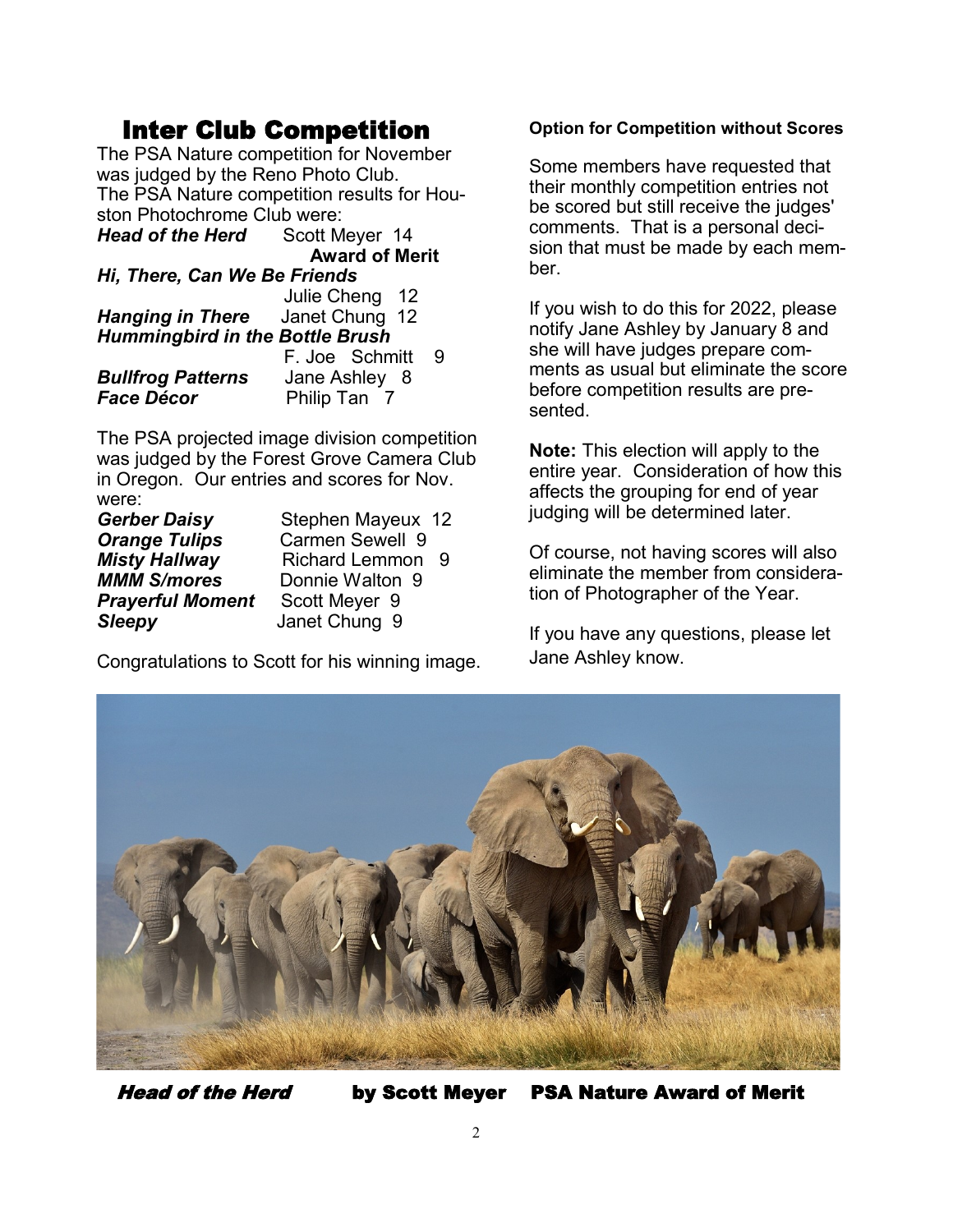# December 2021 Competition

# Judges: Jane Ashley, Stephanie Rudd, James Gamble

#### **Assignment: Man Made Flight Open**

| <b>Straight Above</b>            | F. Joe Schmitt         | 22 | Baby Frog                        | Julie Cheng            | 25 |
|----------------------------------|------------------------|----|----------------------------------|------------------------|----|
| <b>Cleared for Landing</b>       | Scott Meyer            | 21 | <b>Golden Cactus Center</b>      | <b>Carmen Sewell</b>   | 24 |
| First Transportation to the Moon | Julie Cheng            | 19 | Wild Barred Owl                  | Joe Smith              | 23 |
| Formation                        | Janet Chung            | 19 | Inverted                         | James Gamble           | 23 |
| Thunderbirds                     | Joe Smith              | 19 | Boss Man                         | Scott Meyer            | 21 |
| Oh Baby                          | James Gamble           | 18 | Close Up                         | Janet Chung            | 21 |
| Riding the Wind                  | Donnie Walton          | 16 | Autumn Sunrise                   | Julie Cheng            | 20 |
| 7 images<br>Avg. 19.1            |                        |    | Hey You're Getting Me Wet        | F. Joe Schmitt         | 20 |
|                                  |                        |    | Mississippi Kite                 | Joe Smith              | 20 |
| <b>Monochromes</b>               |                        |    | Resting                          | Janet Chung            | 20 |
| <b>Barred Owl Portrait</b>       | Julie Cheng            | 22 | Whoo Me?                         | Stephanie Rudd         | 20 |
| Fiddler                          | James Gamble           | 20 | Santa Theresa Catholic<br>Church | Donnie Walton          | 19 |
| 13 <sup>th</sup> Century Castle  | Jane Ashley            | 18 | <b>Shaping Glass</b>             | C. T. Edwards          | 18 |
| Hard Times in Ft. Hancock        | Donnie Walton          | 18 | A Walk in Bryce                  | Dick Lemmon            | 18 |
| Monarch Caterpillar              | <b>Carmen Sewell</b>   | 18 | Wide Eyed Owl                    | James Gamble           | 18 |
| Newman's Castle                  | Janet Chung            | 18 | Autumn Moose                     | Scott Meyer            | 17 |
| <b>Sparkling Eruption</b>        | Scott Meyer            | 18 | I'm Ready                        | Stephanie Rudd         | 17 |
| Temple of Hadrian                | F. Joe Schmitt         | 18 | If I'm Still She Won't See Me    | Jane Ashley            | 15 |
| <b>Half Dome</b>                 | <b>Charles Edwards</b> | 16 | I Say, It's All Mine             | <b>Carmen Sewell</b>   | 15 |
| Thunderbirds                     | Joe Smith              | 16 | Library at Celsus                | F. Joe Schmitt         | 15 |
| <b>Floating Leaves</b>           | Stephanie Rudd         | 12 | Van Gogh Immersion               | Jane Ashley            | 15 |
| Above the Clouds                 | Dick Lemmon            | 9  | <b>Ysleta Mission Altar</b>      | Donnie Walton          | 15 |
| Avg. 16.9<br>12 images           |                        |    | Tree in the Desert               | <b>Charles Edwards</b> | 11 |
|                                  |                        |    | Alaska Beech Trees               | Dick Lemmon            | 9  |

**24** images **Avg.** 18.3

Total entries – 43

# Dues are due See page 5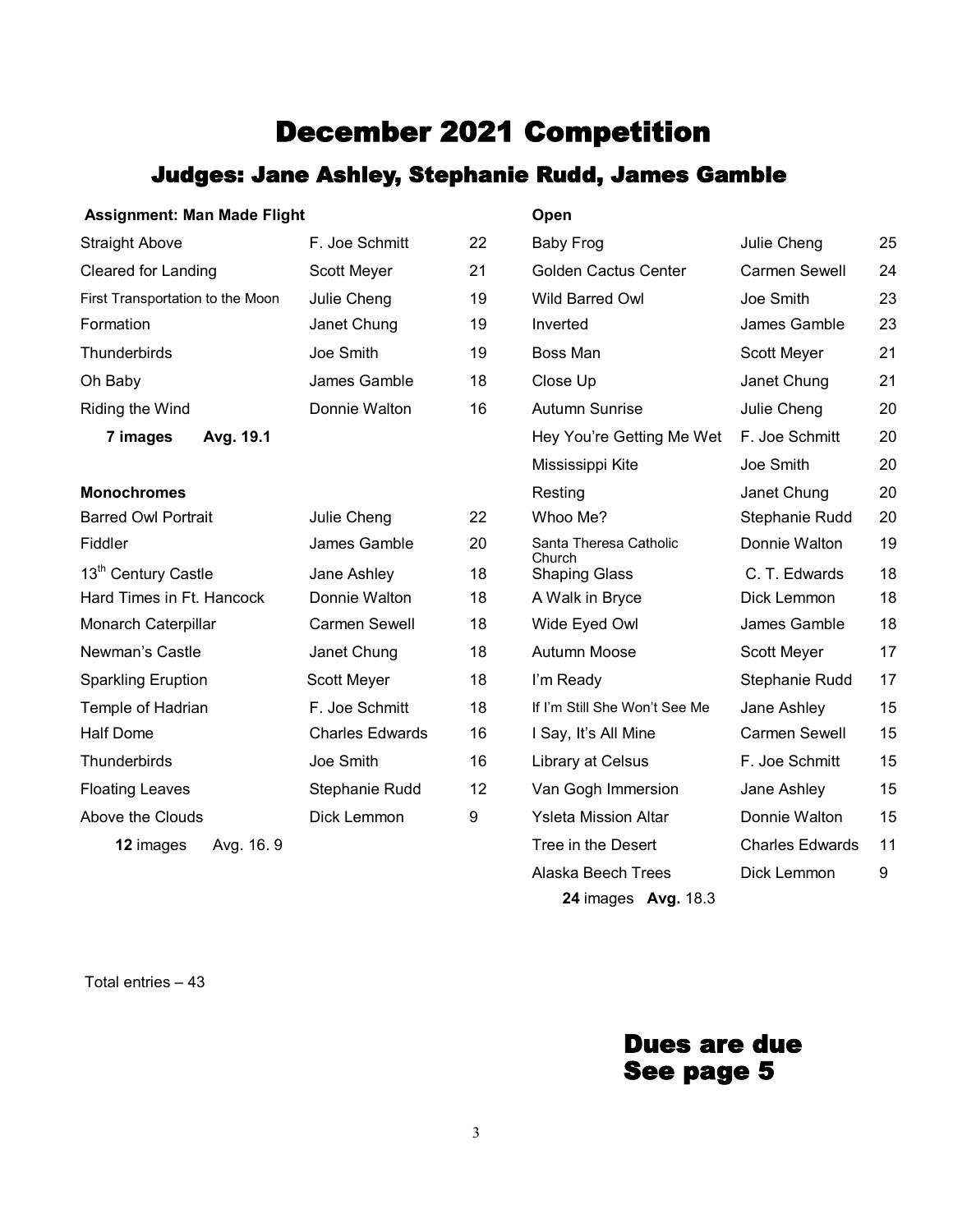### ATTENTION:  **All Competition Participants**

 Images **must** be submitted according to club guidelines or your image may not be included in the monthly competition

 Please follow the sizing instructions carefully:

 A **horizontal image** cannot be longer than **1400 pixels along the horizontal side**;

A **vertical image** cannot be longer than **1050 pixels along the vertical side**. ( Vertical images **cannot** be sized **1400** pixels along the vertical side!)

 The size of the JPEG image is not to exceed 1MB.( See above for pixel size.)Color Profile must be sRGB.

 Rename the image according to the guidelines below. For example: An Assignment image by John Brown would appear as

 **AS\_Assignment\_BrownJ.jpg O\_Open Category\_ N\_BrownJ.jpg**

**(Use "M" for Monochrome and "O" for Open categories.) If the image fits the Nature category. Add an N after the image title and before your name and the**  *,jpg. Remember that certain processing adjustments are not allowed in nature. See website for more information.*

**DO NOT** use first names, nicknames or initials only, for identification.

Also, **the size of the title is limited to 35 characters when naming images.** It is important that the guidelines for naming files be followed when submitting images for the monthly competitions otherwise you run the risk of not being credited with your entries.

# **Assignment Categories**

# **Assignments for 2022**

| January   | Gate, Doors, windows |
|-----------|----------------------|
| February  | Backlighting         |
| March     | Symmetry             |
| April     | Reflections          |
| May       | Rain                 |
| June.     | <b>Mirrors</b>       |
| July      | Dusk and Dawn        |
| August    | Moving water         |
| September | Creative             |
| October   | Architecture         |
| November  | Trees/leaves         |
| December  | Street Photography   |

**NOTE: Images may not be submitted more than once regardless of the category.** 

**Color images may not be submitted as monochrome if they have been used in another category and vice versa.**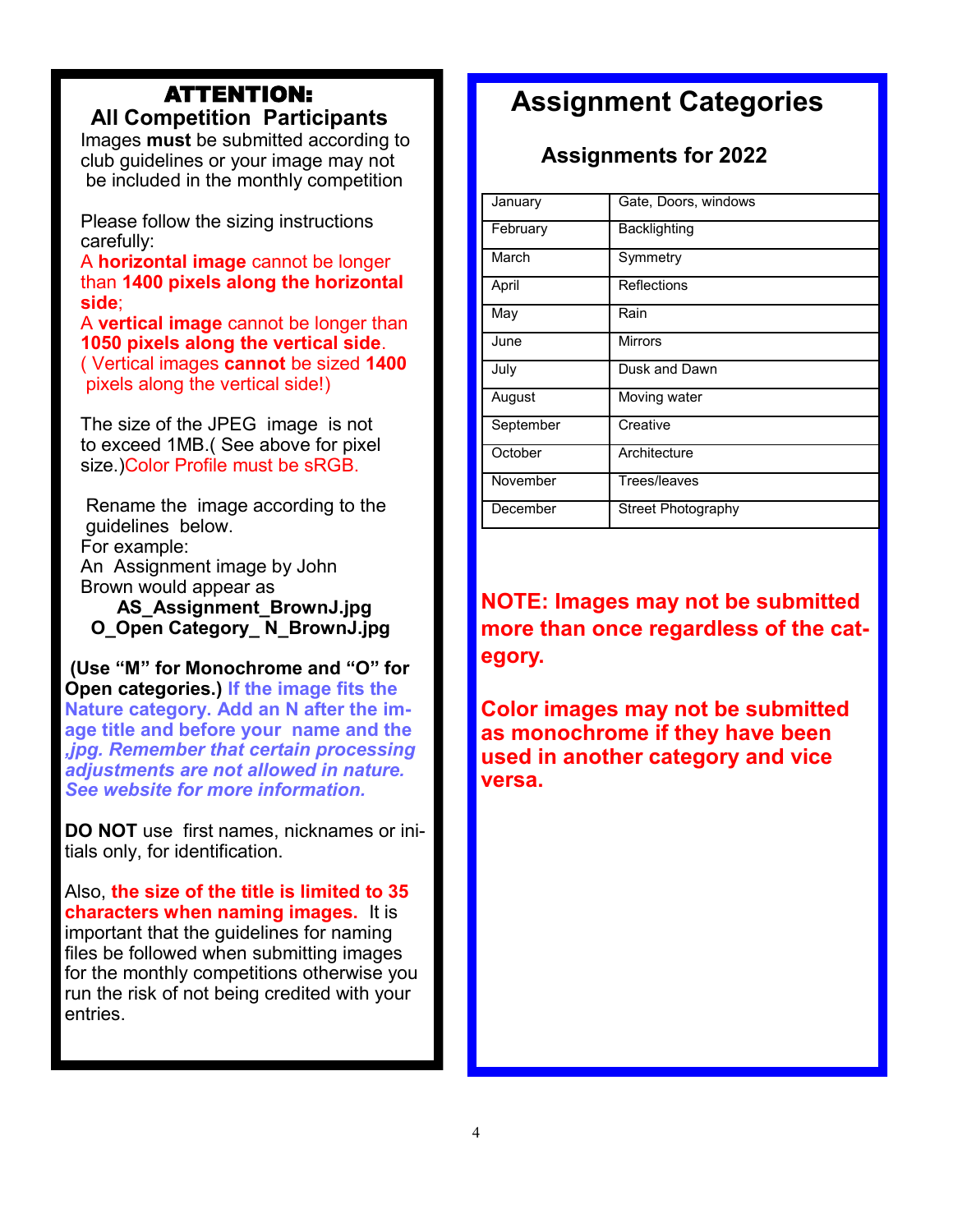# HOUSTON PHOTOCHROME CLUB

**Membership/ Renewal 2022**

| <b>Member Name</b>                             |        |                                                         |  |
|------------------------------------------------|--------|---------------------------------------------------------|--|
| Spouse:                                        |        |                                                         |  |
| <b>Address</b>                                 | City   | Zip                                                     |  |
| Home Phone:                                    |        | Work:                                                   |  |
| Cell:                                          | Email  |                                                         |  |
| <b>PSA Member: Yes</b><br>Annual dues for 2022 | No l   | <b>PSA Honors:</b>                                      |  |
|                                                |        | \$35.00* per Individual *After July 31 \$17.50          |  |
| Date:                                          | Amount |                                                         |  |
| and mail to:                                   |        | Please make checks payable to: Houston Photochrome Club |  |

**Carmen Sewell, Treasurer, 114 Townsend Mill Court,** 

**Houston, TX 77094.** 

**Dues are currently due and renewal must be paid no later than February 1 in order to participate in competition. (Does not apply to new members joining after the February 2022 date)**

| $***$                          |           |       |
|--------------------------------|-----------|-------|
| For Office use only: Date Paid |           | Check |
| #                              | Amt       |       |
| Entered:                       |           |       |
| Date:                          | Initials: |       |
|                                |           |       |